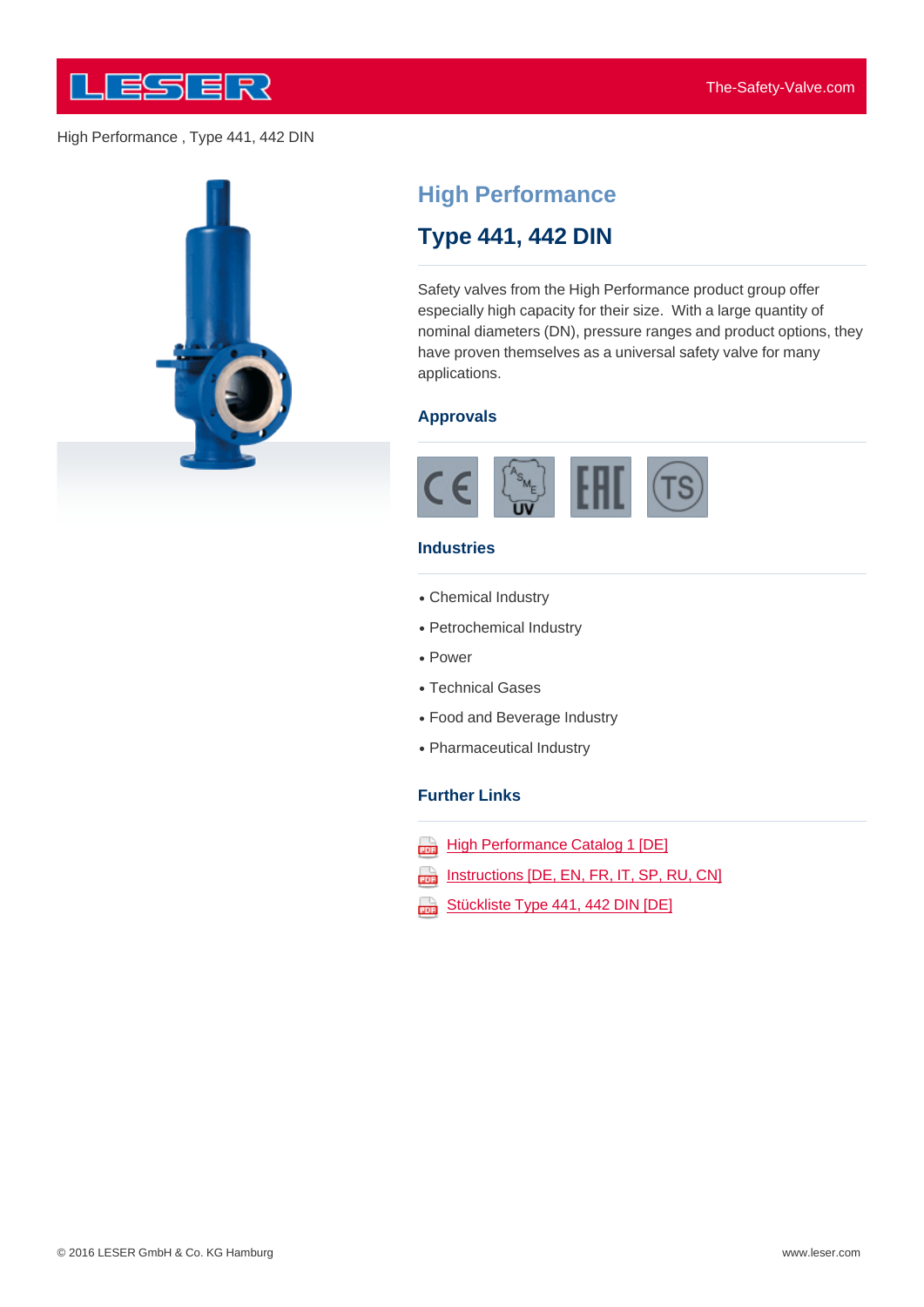

#### **Datasheet**

| <b>Product info</b>                   | <b>Metric unit</b>                                                                         | <b>US unit</b>                                                                             |
|---------------------------------------|--------------------------------------------------------------------------------------------|--------------------------------------------------------------------------------------------|
| Key feature                           | <b>DIN Flange</b>                                                                          | <b>DIN Flange</b>                                                                          |
| Nominal<br>diameter inlet             | DN 20 - DN 200                                                                             | $3/4" - 8"$                                                                                |
| Nominal<br>diameter inlet -<br>Thread |                                                                                            |                                                                                            |
| Nominal<br>diameter inlet -<br>Flange |                                                                                            |                                                                                            |
| Nominal<br>diameter outlet            |                                                                                            |                                                                                            |
| Pressure                              |                                                                                            |                                                                                            |
| Actual orifice<br>diameter d0         | 18 - 165 mm                                                                                | $0,71 - 6,5$ in                                                                            |
| Actual orifice<br>area A0             | 254 - 21382 mm <sup>2</sup>                                                                | 0,394 - 33,142 in <sup>2</sup>                                                             |
| Pressure                              | $0,1 - 40$ bar                                                                             | 1,5 - 580 psig                                                                             |
| Flange rating<br>inlet                | PN 16 - PN 40                                                                              | CL150 - CL300                                                                              |
| Temperature<br>acc. to DIN EN         | -270 to 450 °C                                                                             | -454 to 842 °F                                                                             |
| Temperature<br>acc. to ASME           | -268 to 538 °C                                                                             | -450 to 1000 °F                                                                            |
| Body material                         | 0.6025, 0.7043, 1.0619, 1.4408                                                             | Cast iron, Ductile Gr. 60-40-18, SA 216 WCB, SA 351<br>CF8M                                |
| <b>KUB-Materials</b>                  |                                                                                            |                                                                                            |
| Valve connection Flange acc. to       | <b>DIN EN 1092-1</b><br><b>ASME B 16.5</b><br><b>JIS 2220</b>                              | Flange acc. to<br><b>DIN EN 1092-1</b><br><b>ASME B 16.5</b><br><b>JIS 2220</b>            |
| <b>Bellows</b>                        | Stainless steel and elastomer                                                              | Stainless steel and elastomer                                                              |
| Type of loading                       | Spring loaded                                                                              | Spring loaded                                                                              |
| Approvals                             | PED/DIN EN ISO 4126-1, PED/AD 2000-Merkblatt A2,<br>ASME Sec. VIII Div. 1, CRN, AQSIQ, EAC | PED/DIN EN ISO 4126-1, PED/AD 2000-Merkblatt A2,<br>ASME Sec. VIII Div. 1, CRN, AQSIQ, EAC |
| Specials                              |                                                                                            |                                                                                            |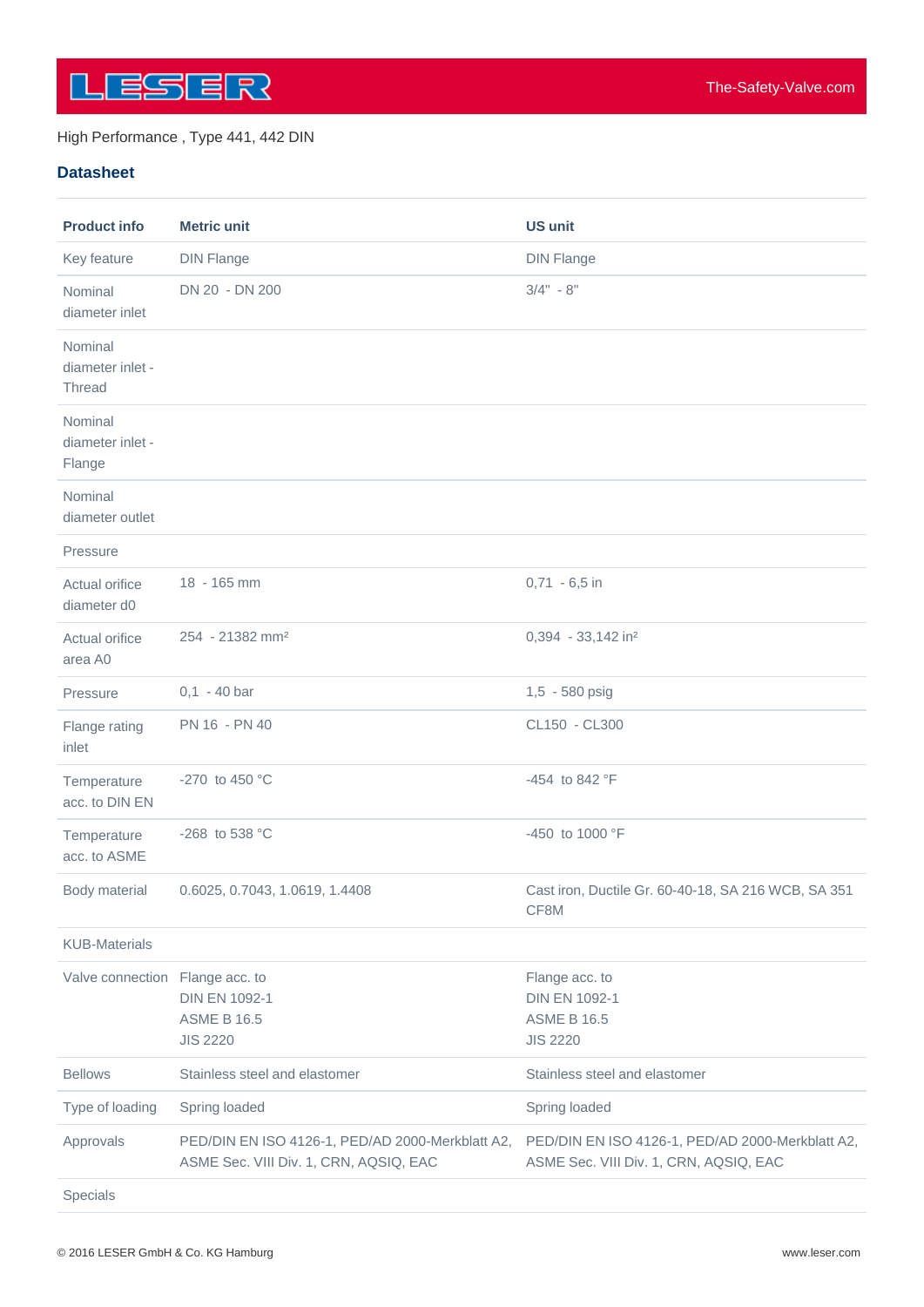# **Options**

| <b>Feature</b>  |                                                              | <b>Option Code</b> |
|-----------------|--------------------------------------------------------------|--------------------|
| <b>Disc</b>     | Metal sealing, with detachable lifting aid                   | J26                |
|                 | Metal sealing, bull-race                                     | J24                |
|                 | Metal sealing, 1.4404                                        | L44                |
|                 | Metal sealing, 1.4404 stellited                              | J25                |
|                 | With soft sealing O-ring CR "K"                              | J21                |
|                 | With soft sealing O-ring EPDM "D"                            | J22                |
|                 | With soft sealing O-ring FKM "L"                             | J23                |
|                 | With soft sealing O-ring FFKM "C"                            | J20                |
|                 | With soft sealing plate SP "T"                               | J49                |
|                 | With soft sealing plate PCTFE "G"                            | J48                |
|                 | With soft sealing platePTFE "A"                              | J44                |
| Seat/nozzle     | Stellited seat / sealing surface                             | L61                |
| <b>Bellows</b>  | Balanced bellows with closed bonnet                          | J78                |
|                 | Balanced bellows with open bonnet                            | <b>J68</b>         |
|                 | Balanced bellows for low set pressures with<br>closed bonnet | J78J63             |
|                 | Balanced bellows for low set pressures with<br>open bonnet   | J68J63             |
|                 | Balanced bellows with special material                       | <b>J81S15</b>      |
|                 | Hastelloy                                                    |                    |
|                 | Balanced bellows with special material<br><b>INCONEL</b>     | J83S15             |
|                 | Elastomer bellows EPDM                                       | <b>J79</b>         |
|                 | Elastomer bellows NBR                                        | J87                |
| Caps and levers | Screwed cap H2                                               |                    |
|                 | Screwed plain lever H3                                       |                    |
|                 | Screwed packed lever H4                                      |                    |
| Spring          | Spring, heat resistant                                       | X01                |
|                 | Spring, corrosive resistant 1.4310                           | X04                |
|                 | Spring, INCONEL X-750                                        | X08 (on request)   |
| Test gag        | For cap H2 (H1)                                              | J70                |
|                 | For lever H4 (H6)                                            | <b>J69</b>         |
| <b>Bonnet</b>   | Closed                                                       |                    |
|                 | Open                                                         |                    |
| Heating jacket  |                                                              |                    |
| Lift indicator  | Lift indicator for lifting device H4 (H6)                    | J39J93             |
| Lift stopper    | Ring                                                         | J51                |
|                 | Actuate screw H2                                             | J52                |
|                 | Actuate screw H4                                             | J50                |
| Drain hole      | G1/4"                                                        | J18                |
|                 | G1/2"                                                        | J19                |